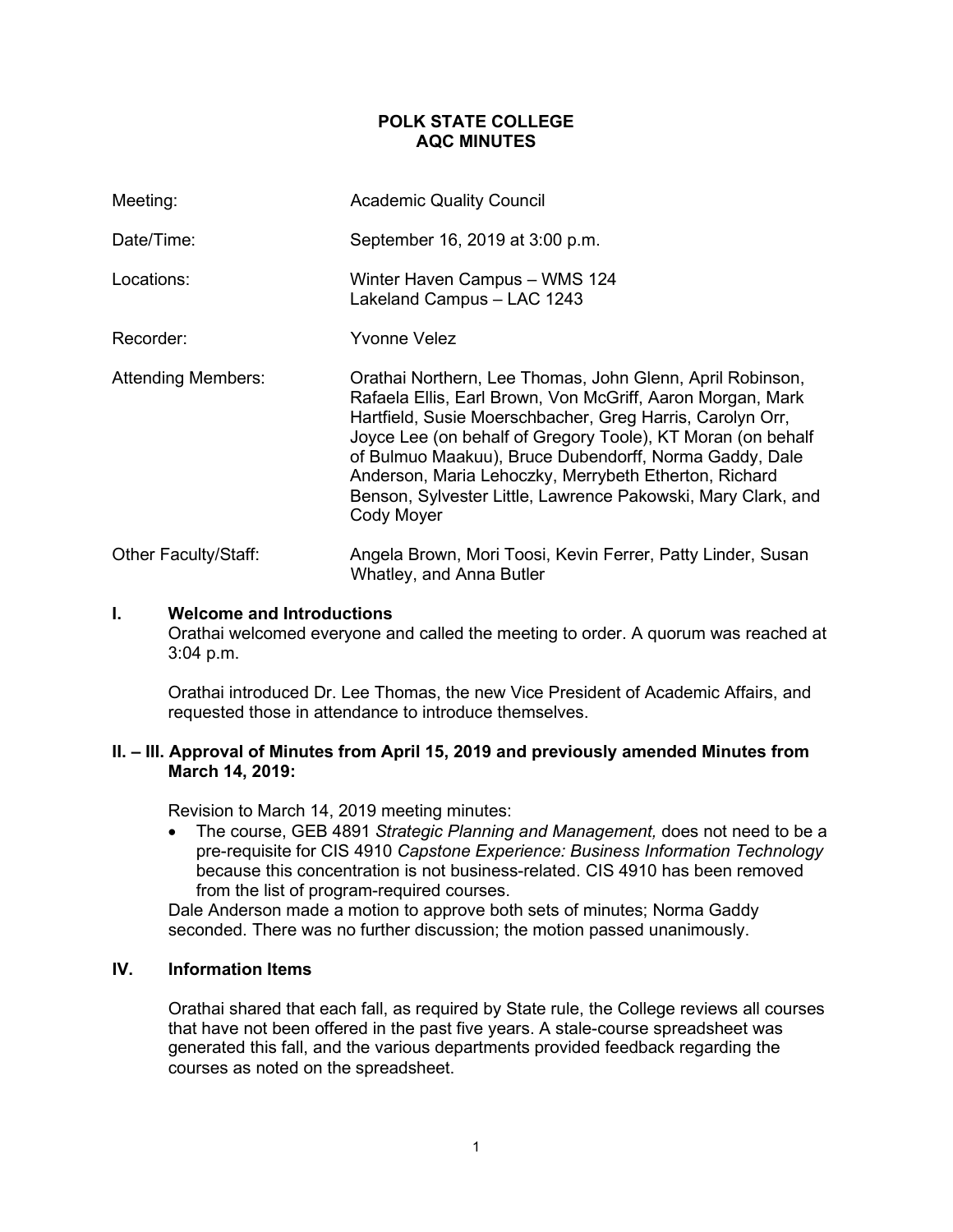All Associate in Arts courses are to be reviewed on a regular basis. DCs will be notified in late fall regarding which courses in their areas are up for review; the outcomes will be presented at the April 2020 AQC Meeting.

**V. – VII. Three New Certificate Programs:** *Automation Certificate; Mechatronics Certificate; and Pneumatics, Hydraulics, and Motors for Manufacturing Certificate*  **Presenter**: Mori Toosi, Engineering Technology Program Director

The curricula for all three certificates are embedded in the Associate in Science in Engineering Technology degree program; all credits gained through these certificates count toward completion of the AS in Engineering Technology degree at Polk State College, as well as any institution within the Florida College System that offers an Associate in Science in Engineering Technology with a specialization in Advanced Manufacturing. Offering a college-credit certificate option is a step toward creating stackable credentials for working students who are incrementally accruing credits toward degree completion or increased competencies and credentialing. Stackable credentials also increase enrollment and prompt higher course-completion and course-retention rates for the College.

The Automation Certificate will consist of 12 credit hours. The Pneumatics, Hydraulics, and Motors for Manufacturing Certificate will consist of 13 credit hours. The Mechatronics Certificate will consist of 31 credit hours.

Maria Lehoczky made a motion to approve; Bruce Dubendorff seconded. There was no further discussion; the motion passed unanimously.

# **VIII. – IX. Course Modifications**: CAP 4774 *Data Warehouse Design and Creation*; COP 3177 *Advanced.NET*

 **Presenter**: Maria Lehoczky, Bachelor of Applied Science Degree Program Director

The courses CAP 4474 *Data Warehouse Design and Creation* and COP 3177 *Advanced.NET* are part of the Business Information Technology (BIT) Advanced Technical Certificate that can serve as a pathway toward earning a Bachelor of Applied Science in Supervision and Management degree with a Business Information Technology Concentration.

Removal of the prerequisite wording "Admission to the BAS Supervision and Management Business Information Technology Program" and the completion of CTS 2450 *Business Intelligence and Data Mining* as required prior to enrollment in CAP 4474 allows a student in the Business Information Technology Advanced Technical Certificate program to enroll in this course. CTS 2450 is no longer a required course for the Business Information Technology Concentration. The concepts covered in the course have been incorporated into CAP 3770 *Data Mining*. The current prerequisite statement prohibits an individual from registering for the course unless he or she is enrolled in the baccalaureate program.

Removal of the prerequisite requirement of "Admission to the BAS in Supervision and Management Business Information Technology Program" allows a student who is enrolled in the Business Information Technology Advanced Technical Certificate to enroll in COP 3177 *Advanced.NET*. The current prerequisite statement prohibits a certificate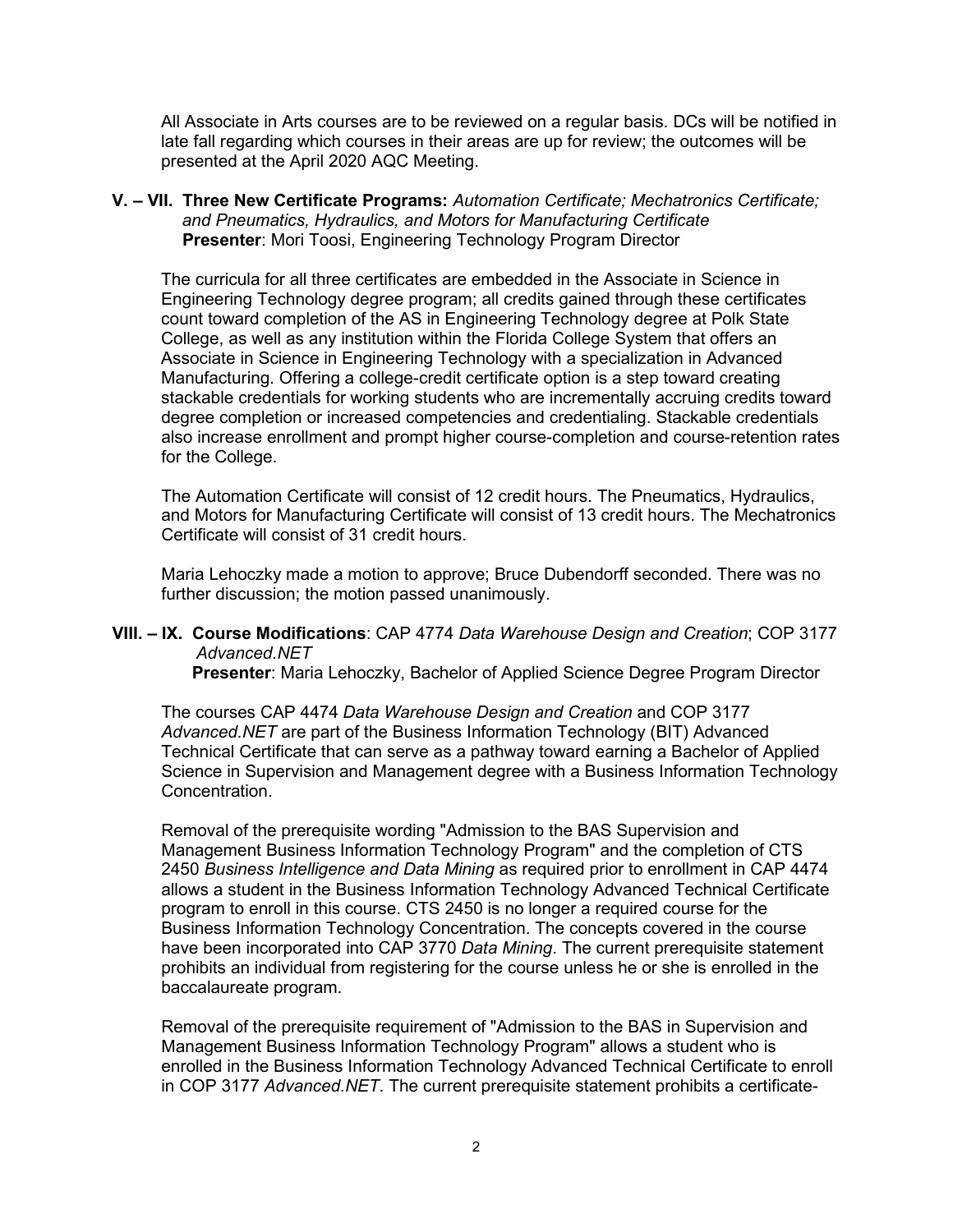seeking individual from registering for the course unless he or she is also enrolled in the baccalaureate program.

Dale Anderson made a motion to approve; Rafaela Ellis seconded. There was no further discussion; the motion passed unanimously.

**X. – XVII. Course Modifications**: CHD 1380 *Facilitating the Development of Young Children*; EEC 3301 *General Teaching Methods in Early Childhood Education*; EEX 3071 *Teaching Exceptional and Diverse Populations in Inclusive Settings*; LAE 3414 *Children's Literature*; RED 3009 *Early and Emergent Literacy*; RED 4304 *Early Literacy Learning and Assessment: Kindergarten to Grade 3*

> **Program Modifications:** *Early Childhood Education, BS*; *Elementary Education, BS* **Presenter**: Patty Linder, Bachelor of Science in Early Childhood Education and Elementary Education Program Director

### **Course Modifications**:

The course description for CHD 1380 *Facilitating the Development of Young Children* was revised.

Merrybeth Etherton made a motion to approve; Mori Toosi seconded. There was no further discussion; the motion passed unanimously.

The Florida Department of Education (FLDOE) realigned the Florida Reading Endorsement (2011) Competencies early in 2018. Initial Teacher Preparation programs (ITP) such as the Polk State College Bachelor of Science in Elementary and Early Childhood Education have been asked to review competency alignment in program coursework. The changes to the Reading Endorsement Competencies created substantive content changes for the following courses:

- EEC 3301 *General Teaching Methods in Early Childhood Education*
	- o Course title revised
	- o Course description revised
- EEX 3071 *Teaching Exceptional and Diverse Populations in Inclusive Settings*

o Course description revised

- RED 3009 *Early and Emergent Literacy*
	- o Course description revised
	- o Corequisite added
- RED 4304 *Early Literacy Learning and Assessment: Kindergarten to Grade 3* o Course description revised

The course description and prerequisites for LAE 3414 *Children's Literature* were revised to better align with changes in the program pathway. The removed ESOL competencies have been placed in other program courses to ensure coverage. The prerequisite courses, EDF 3115 *Child Development for Inclusive Settings* and EEX 3294 *Differentiated Instruction for the Inclusive Classroom*, have been removed to facilitate a program pathway that streamlines course registration.

Mori Toosi made a motion to approve; Maria Lehoczky seconded. There was no further discussion; the motion passed unanimously.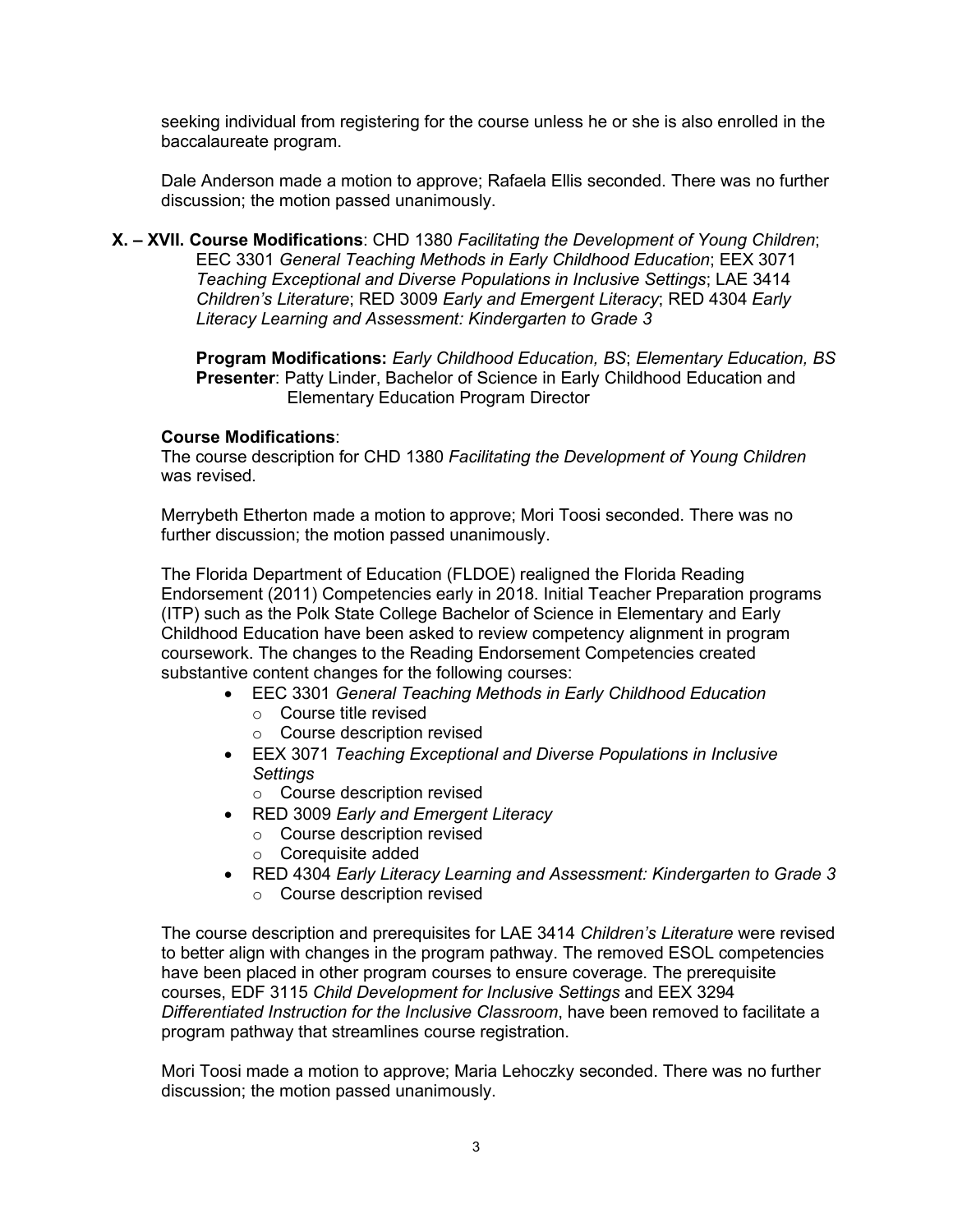# **Program Modifications:** *Early Childhood Education, BS*; *Elementary Education, BS*

*State Board of Education Rule 6A-5.066*, which sets the requirements and approval process for state-approved educator preparation programs, has been revised. The revision provides greater flexibility in the curriculum pathway used for teacher education programs that offer innovative components and expanded alternatives to prepare a greater number of teachers for Florida schools. Specifically, this change reduces the prerequisites for entering a baccalaureate degree program in Education from three courses to one course: EDF X005 *Introduction to Education*. The State Board has removed the requirement that a baccalaureate student take and pass EME 2040 *Introduction to Technology* and EDF 2085 *Introduction to Diversity in Education*.

Although the required prerequisites for program admission have been reduced at the state level, the Polk State College pathway for students entering the Bachelor of Science in Early Childhood Education degree program still includes the following courses as recommended electives:

- EME 2040 *Introduction to Technology in Education* (former program prerequisite)
- EDF 2085 *Introduction to Diversity in Education* (former program prerequisite)
- EDF 1250 *Introduction to Classroom Management*
- EEX 2083 *Motivating Students with Learning Disabilities*
- ART 2933 *Art for Teachers*
- EEC 2271 *Introduction to Working with Young Children with Special Needs*

The Catalog's Electives section of the Bachelor of Science in Elementary Education Program will be revised to list the suggested Education electives.

Mori Toosi made a motion to approve; Dale Anderson seconded. There was no further discussion; the motion passed unanimously.

### **XVIII. – XXI. Course Modifications**: HIM 1000 *Fundamental Applications of Health Information Management*; HIM 1442 *Pharmacology for Health Information Management*; HIM 1443 *Human Disease for Healthcare Documentation*; HIM 2724 *ICD-10 Coding* **Presenter**: Susan Whatley, Medical Coding Specialist Program Director

The Medical Coding Specialist Program is an open-entry educational option; a student may begin in any semester. When the Medical Coding Specialist Program was launched, HIM 1000 *Fundamental Applications of Health Information Management* was the entry course for the program. To ensure that students were adequately prepared to begin any HIM-prefixed courses, the prerequisite of BSC 1084C *Basic Anatomy and Physiology* and the pre- or corequisite of HSC 1531 *Medical Terminology* were added to HIM 1000.

Subsequent changes to the course sequence and program content have made these prerequisites unnecessary. A student must now complete HIM 1000 in the second or third semester of the program; it is no longer the first course in the program. BSC 1084C and HSC 1531 have been replaced by HIM 1453 *Anatomy and Physiology for Health Information Management* and HIM 1472 *Medical Terminology for Medical Coding* respectively. Therefore, BSC 1084C and HSC 1531 are being removed as course prerequisites to HIM 1000.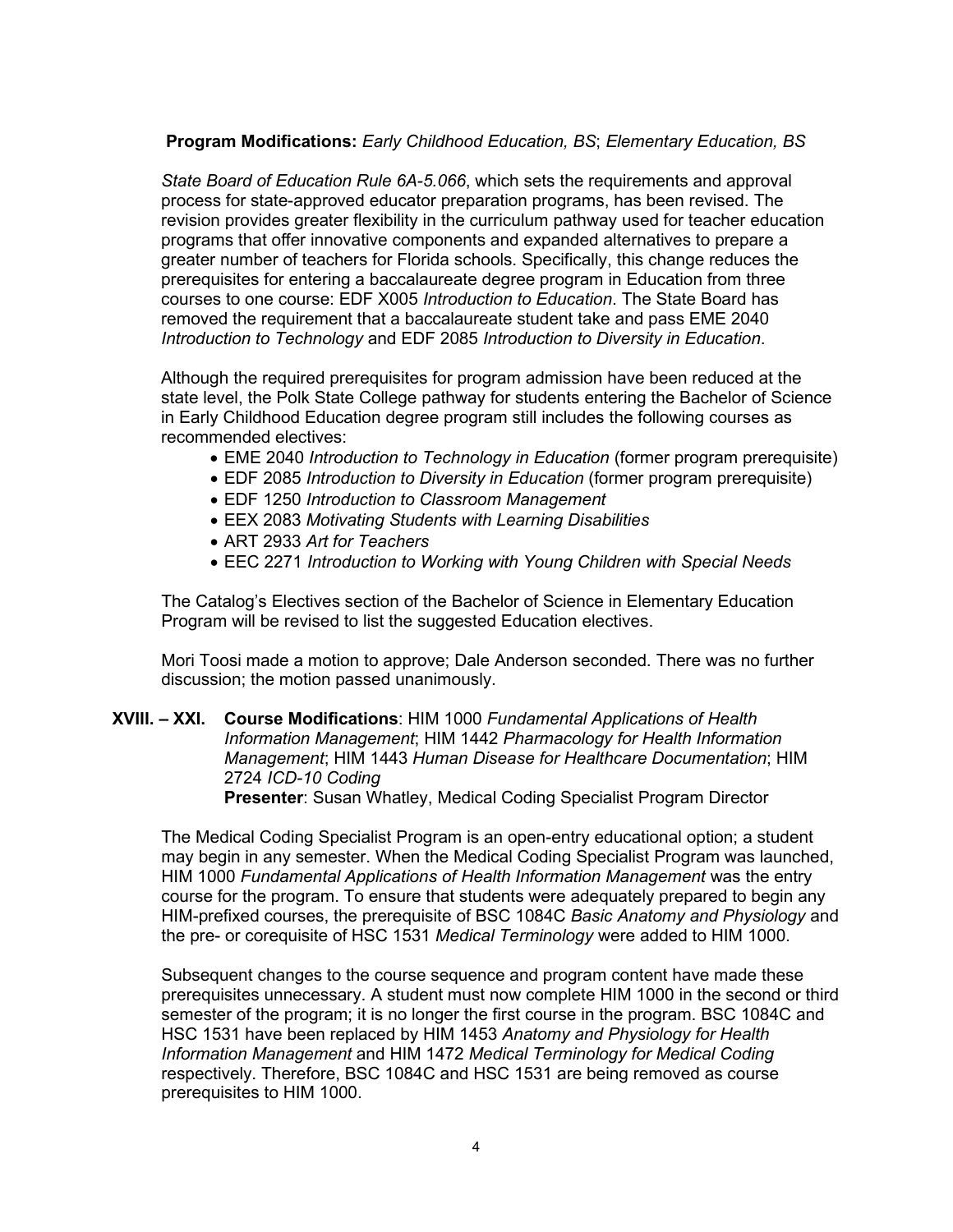HIM 1442 *Pharmacology for Health Information Management Professionals* currently requires HIM 1443 *Human Disease for Healthcare Documentation* as a prerequisite/ corequisite course. Based on discussion with the Medical Coding faculty members, requiring HIM 1443 as a prerequisite/corequisite is not essential to success in either course. Therefore, HIM 1443 will be removed as a course prerequisite/corequisite.

HIM 1443 *Human Disease for Healthcare Documentation*, currently requires completion of HIM 1453 *Anatomy and Physiology for Health Information Management*, and HSC 1531 *Medical Terminology* as prerequisite courses. The Medical Coding Specialist Program no longer includes HSC 1531 as part of the required program courses; it has replaced this course with HIM 1472 *Medical Terminology for Medical Coding*. Therefore, HIM 1453 and HSC 1531 will be removed as prerequisites.

HIM 2724 *ICD-10 Coding* currently requires completion of BSC 1084C *Basic Anatomy and Physiology* and HSC 1531 *Medical Terminology* as prerequisite courses. The Medical Coding Specialist Program no longer includes BSC 1084C or HSC 1531 as required program courses. These have been replaced with HIM 1453 *Anatomy and Physiology for Health Information Management* and HIM 1472 *Medical Terminology for Medical Coding.* Therefore, BSC 1084C and HSC 1531 are being removed as prerequisites.

Merrybeth Etherton made a motion to approve; Rafaela Ellis seconded. There was no further discussion; the motion passed unanimously.

**XXII. – XXV. Course End-Term**: CVT 2100L *Cardiovascular Practicum I* and *CVT 2110L Cardiovascular Practicum II*

**Program Modification**: *Cardiovascular Technology, AS*

**Program End-Term:** *Cardiovascular Technology Advanced Technical Certificate* **Presenter**: Kevin Ferrier, Cardiovascular Technology Program Director

## **Course End Terms:**

The courses CVT 2100L *Cardiovascular Practicum I* and CVT 2110L *Cardiovascular Practicum II* have been end-termed, as the previously approved CVT 1801L *Cardiovascular II Pre-Practicum* and CVT 1805L *Cardiovascular III Intervention Pre-Practicum* took the place of these end-termed courses within the program's curriculum. This change was made in the spring of 2019 to shift hours within program coursework for more laboratory pre-practicum experience prior to clinical hours within partnering facilities.

Dale Anderson made a motion to approve; Merrybeth Etherton seconded. There was no further discussion; the motion passed unanimously.

#### **Program End-Term:**

Since the inception of the Cardiovascular Technology Advanced Technical Certificate Program, it has only had one enrollee/completer and absolutely no other interest over the past seven years. With the approval of the new Associate in Science in Cardiovascular Technology degree curriculum and transition to an externship-style practicum, the certificate offering is no longer feasible. If the certificate program were to remain, an